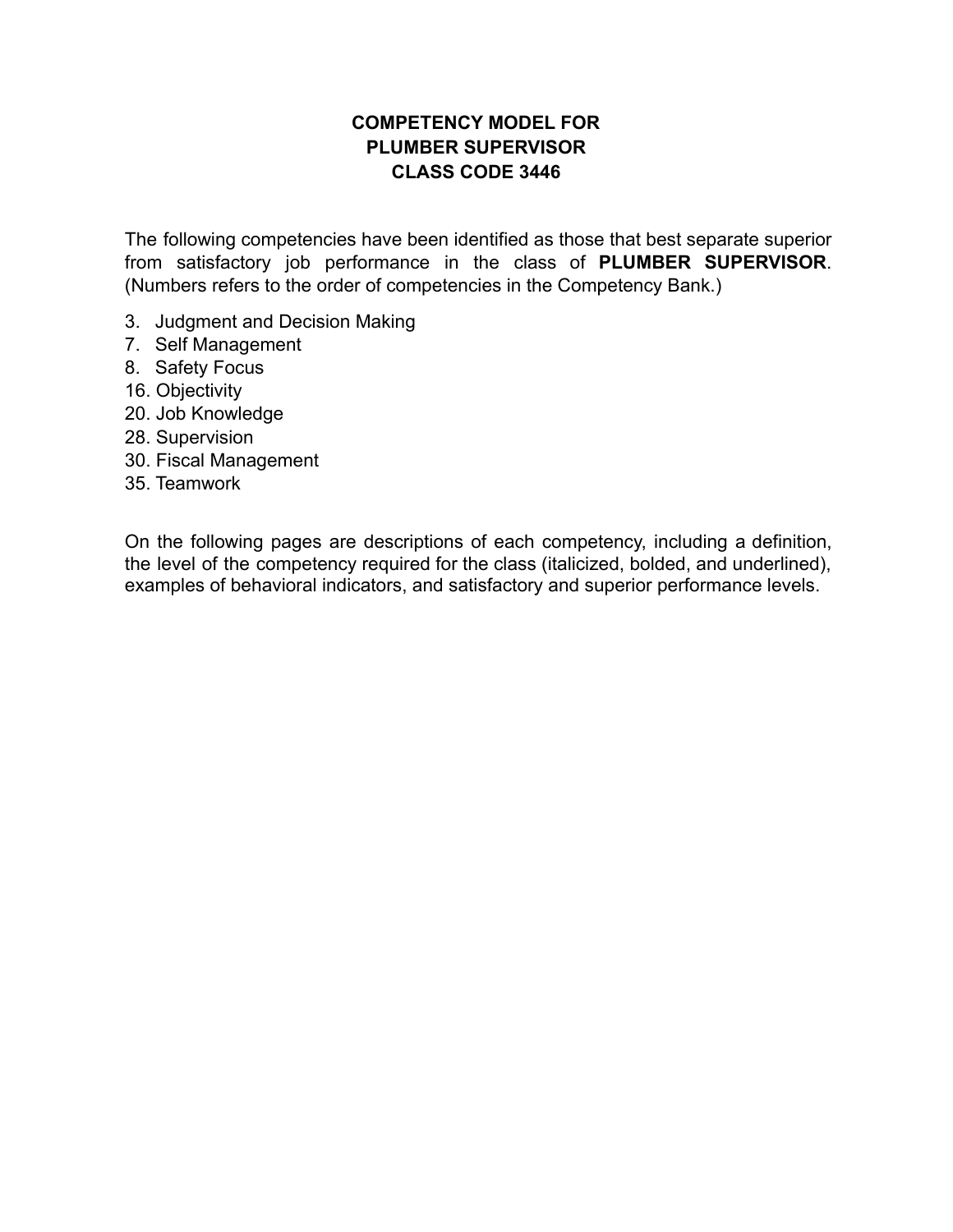## **3. JUDGMENT AND DECISION MAKING** – Accurately assesses situations, seeks new information if necessary, and applies all available information to reach sound conclusions/formulate effective response.

## Level of Competency Required by Job:

- Level 1: Training and guidelines needed to respond to immediate situations within very specific function are provided (or supervisor available to assist).
- Level 2: General information and guidance to assist in responding to a variety of situations across a range of circumstances are provided.

## **Level 3:** *Little guidance available for responding to a wide range of complex situations with far-reaching and/or enduring consequences.*

## Examples of Behavioral Indicators:

- Effectively responds to atypical situations.
- Asks questions or otherwise obtains additional relevant information to make a decision.
- Formulates a decision and necessary actions based on available facts.
- Correctly infers appropriate response based on information provided and existing policies, personal experience, and/or consultation with others.
- Discusses conclusions/possible responses with others before taking action as necessary.
- Considers impact of decisions on all affected parties.

### Performance Levels:

### Satisfactory Superior

Correctly assesses routine and unusual situations and reaches appropriate conclusions for actions needed. Obtains additional information and/or consults with others as necessary.

Evaluates new situations accurately to establish an appropriate response or plan of action. Recognizes the impact on all affected parties, as well as the possible ramifications and/or repercussions of setting a precedent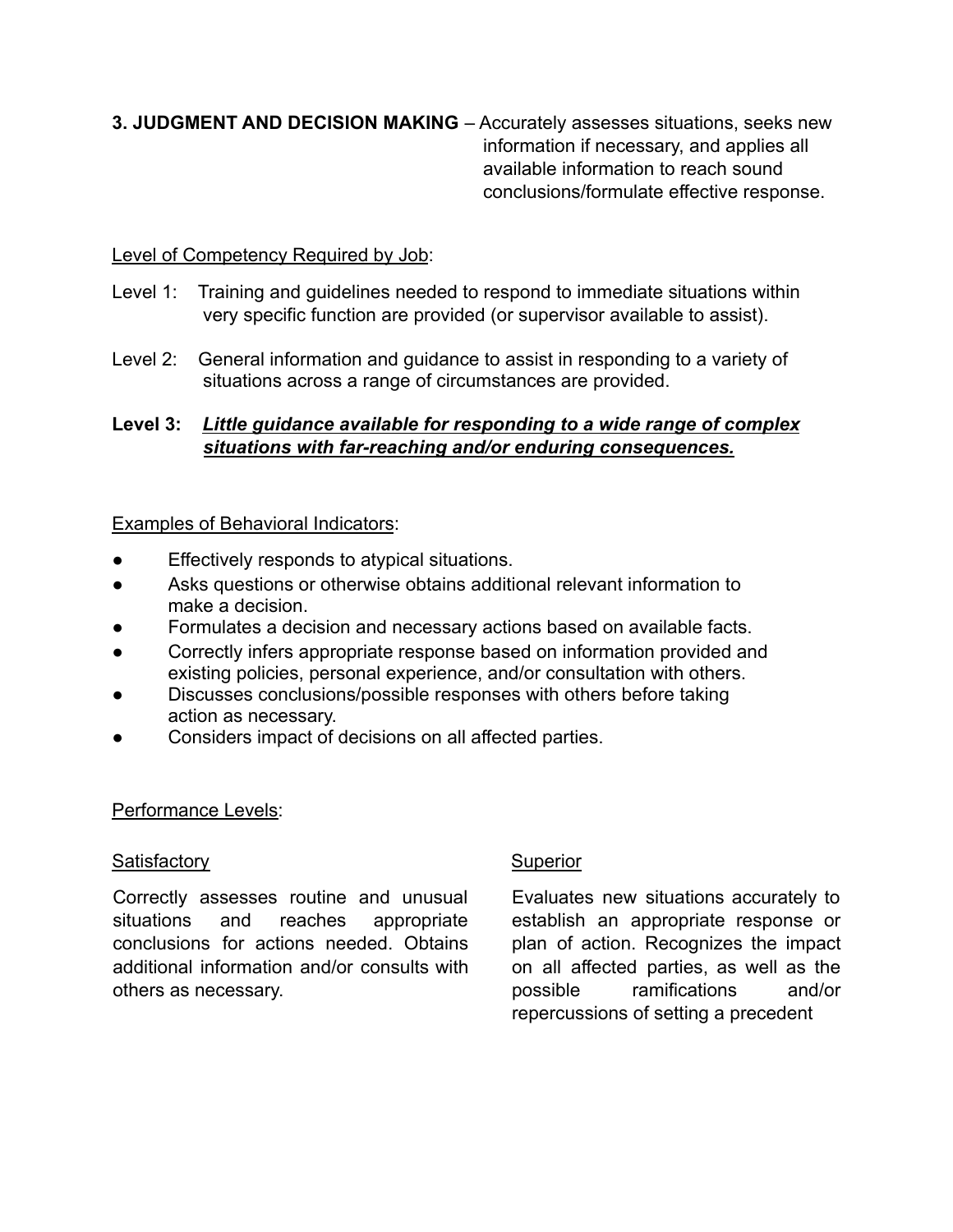**7. SELF MANAGEMENT** – Organizes and plans for task accomplishment; manages time and works diligently to complete assigned work/fulfill responsibilities.

## Level of Competency Required by Job:

Level 1: Order tasks for efficient performance; maintain awareness of time allotted and deadlines in order to ensure they are met.

## **Level 2:** *Plan and perform work in a way that maximizes efficient performance; establish and adjust priorities to ensure timely completion of most critical assignments.*

Level 3: Allot time to responsibilities proportional to their prominence, priority, and impact.

### Examples of Behavioral Indicators:

- Performs only work activities during work hours.
- Alters means of performing work when original approach proves to waste time.
- Keeps a "to do" list (with indication of priority and deadlines, if necessary).
- Requests assistance as necessary when it becomes clear that work will not be completed on time.
- Demonstrates a record of progress with respect to all assignments/ responsibilities.
- Uses optimal means of communication for efficiency and effectiveness.

### Performance Levels:

### Satisfactory **Superior** Superior

Conducts self while at work in a manner that ensures work will be completed as scheduled, or provides explanation or secures assistance or adjustment of schedule if it will not be.

Seeks efficiencies in doing work to maximize productivity. Plans work carefully and follow the plan or make adjustments if it is disrupted. Maintains personal responsibility for all work accomplishments.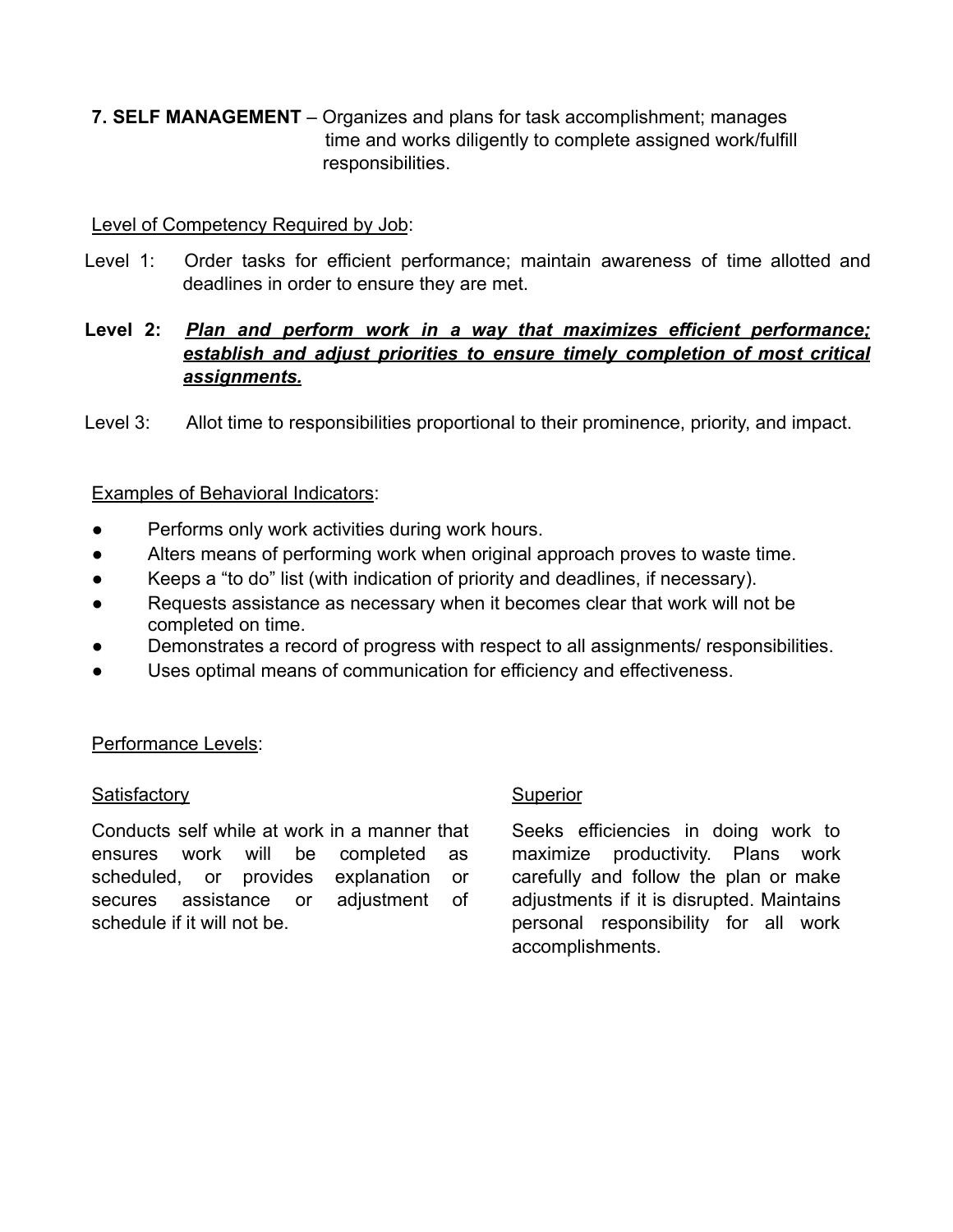# **8. SAFETY FOCUS** – Performs work in a way that minimizes risk of injury to self or others.

### Level of Competency Required by Job:

- Level 1: Maintain awareness of unsafe conditions and actions to avoid injury.
- Level 2: Follow safety rules/procedures; avoid known hazards in the work environment.

## **Level 3:** *Carefully follow safety rules and procedures and consistently use all necessary safety equipment.*

#### Examples of Behavioral Indicators:

- Wears seat belt.
- Ensures safe physical work environment by taking actions such as eliminating unstable stacks of materials, closing drawers so filing cabinets will not tip over, and keeping pathways clear of tripping hazards.
- Reviews safety procedures before beginning each job with known hazards.
- Follows safety procedures while performing work even when it takes more time.
- Uses safety equipment such as goggles, gloves, and earplugs as required or warranted.
- Frequently checks safety equipment for proper condition and operation.

#### Performance Levels:

#### Satisfactory **Superior** Superior

Maintains awareness of personal safety to avoid injury or property damage during all work activities

"Safety first." Places avoidance of injury or property damage above all other job requirements. Mentions the need to follow safe work practices to co-workers. Actively seeks ways to avoid injury.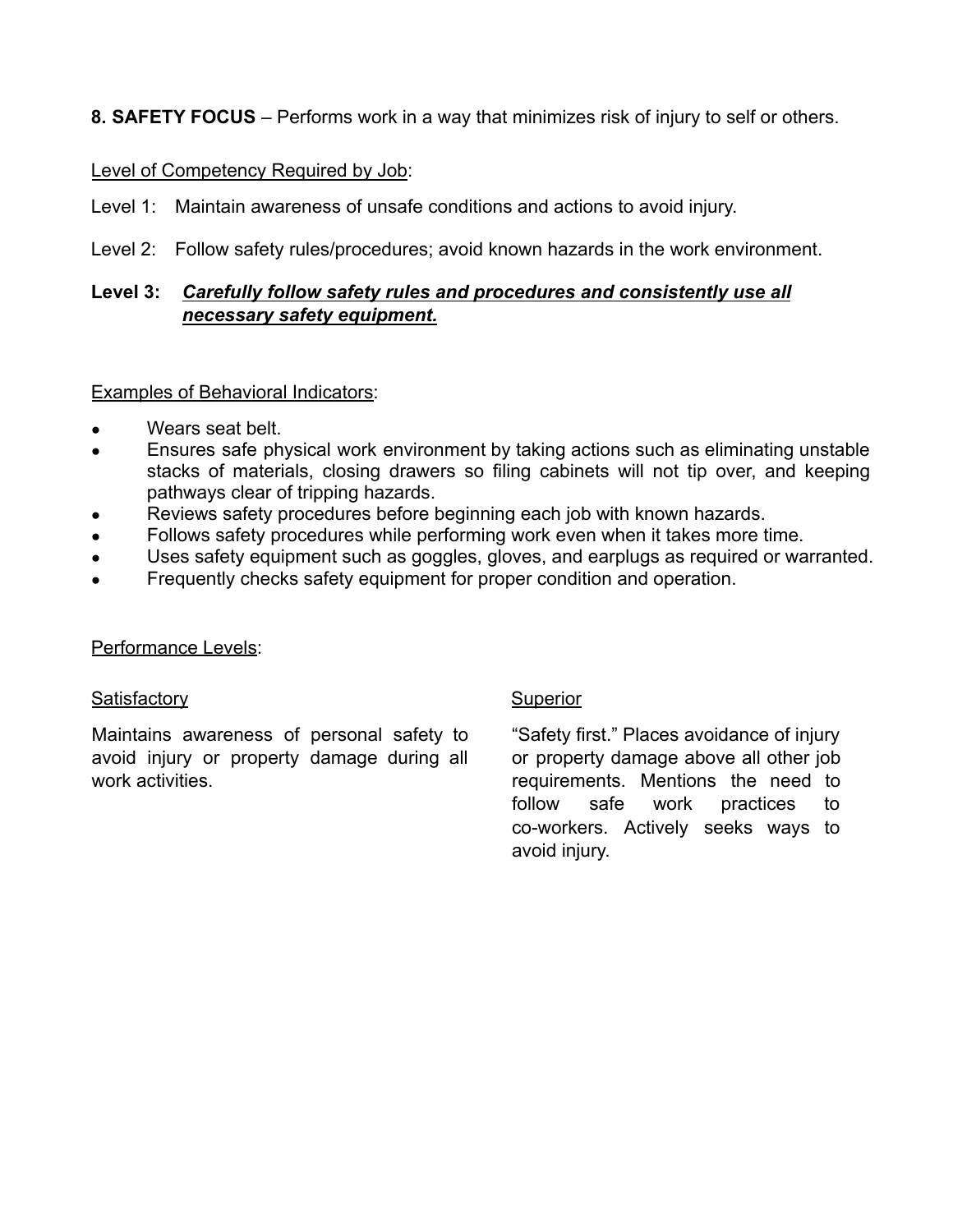## **Plumber Supervisor (3446)**

### **Safety Focus Areas**

- 1. Knowledge of safe work practices, including the use of Personal Protective Equipment (PPE), safety precautions, and safety hazards or unsafe conditions.
- 2. Knowledge of departmental safety policies, procedures, rules, and regulations, such as Cal/OSHA regulations, including scaffolding regulations, ladder placement, shoring requirements, and safe rigging practices, and Environmental Protection Agency regulations, sufficient to ensure compliance.
- 3. Knowledge of safety data sheets to ensure understanding of chemicals present and safe management of the chemicals.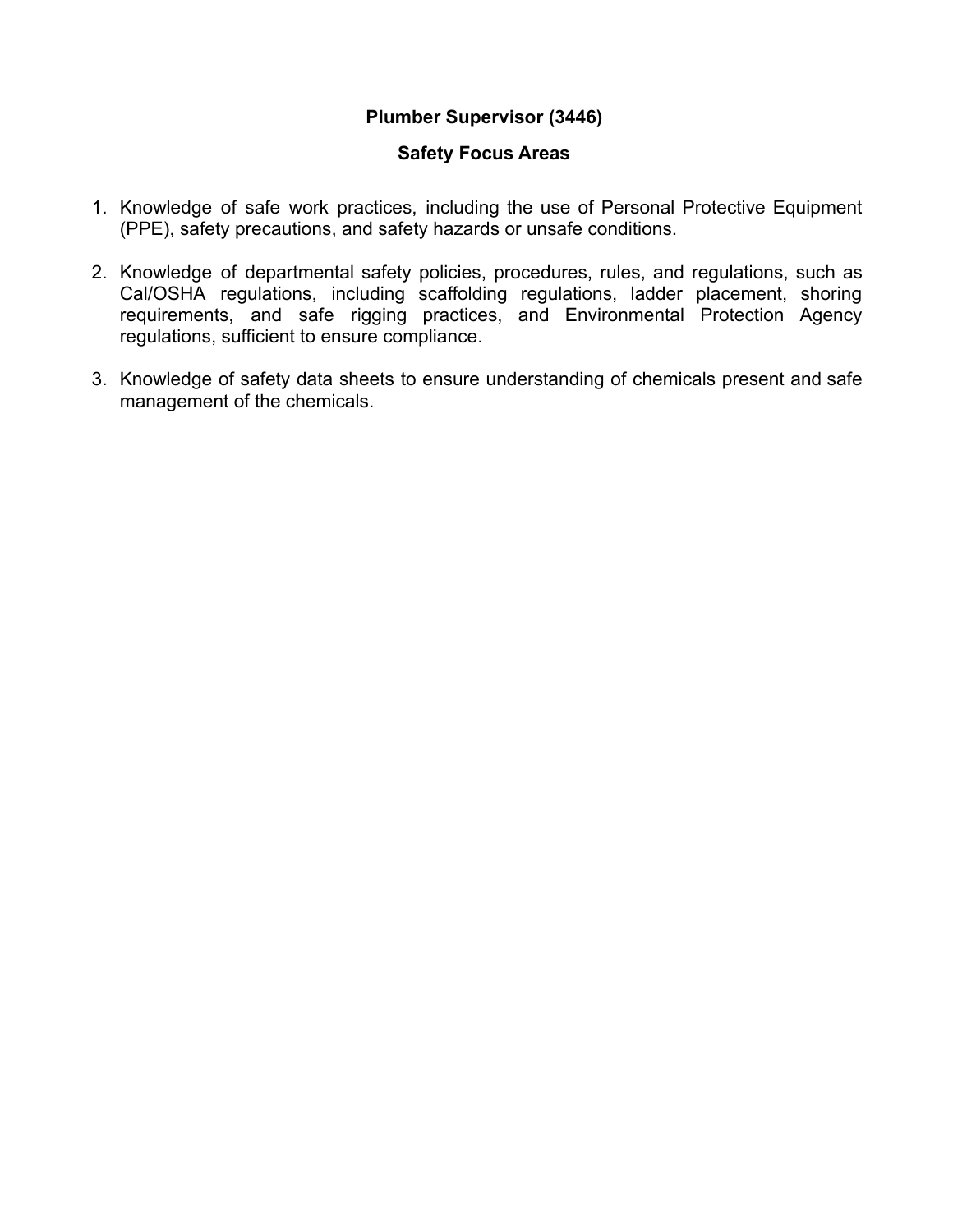**16. OBJECTIVITY** – Demonstrates fairness and equity toward others; understands different perspectives; states sides of a conflict non-evaluatively; uses facts and logic.

### Level of Competency Required by Job:

- Level 1: Respond to the situation at hand and its specific circumstances as opposed to being influenced by previous encounters, stereotypes, or biases.
- Level 2: Appropriately aligns self/organizational interest with objectives to benefit the overall organization and/or citizenry.

# **Level 3:** *Appropriately aligns self/organizational interest with the "common good" (citizens, other public sector agencies, elected officials).*

## Examples of Behavioral Indicators:

- Notes facts and circumstances specific to the situation.
- Formulates plans for action based on the totality of factual information.
- Gives full attention to each task/issue within areas of responsibility
- Clearly demonstrates the benefits of actions to the overall organization, citizens, and/or the "common good."
- Does not take positions or promote actions/causes that reflect blatant self interest.

### Performance Levels:

### Satisfactory **Superior** Superior

Focuses on and reacts to all facts and information available for each situation/issue. Disregards personal preferences or biases in appraisal of situation/issue and response to it.

Strives to serve the "common good." Responds in a manner contrary to selfinterest when appropriate.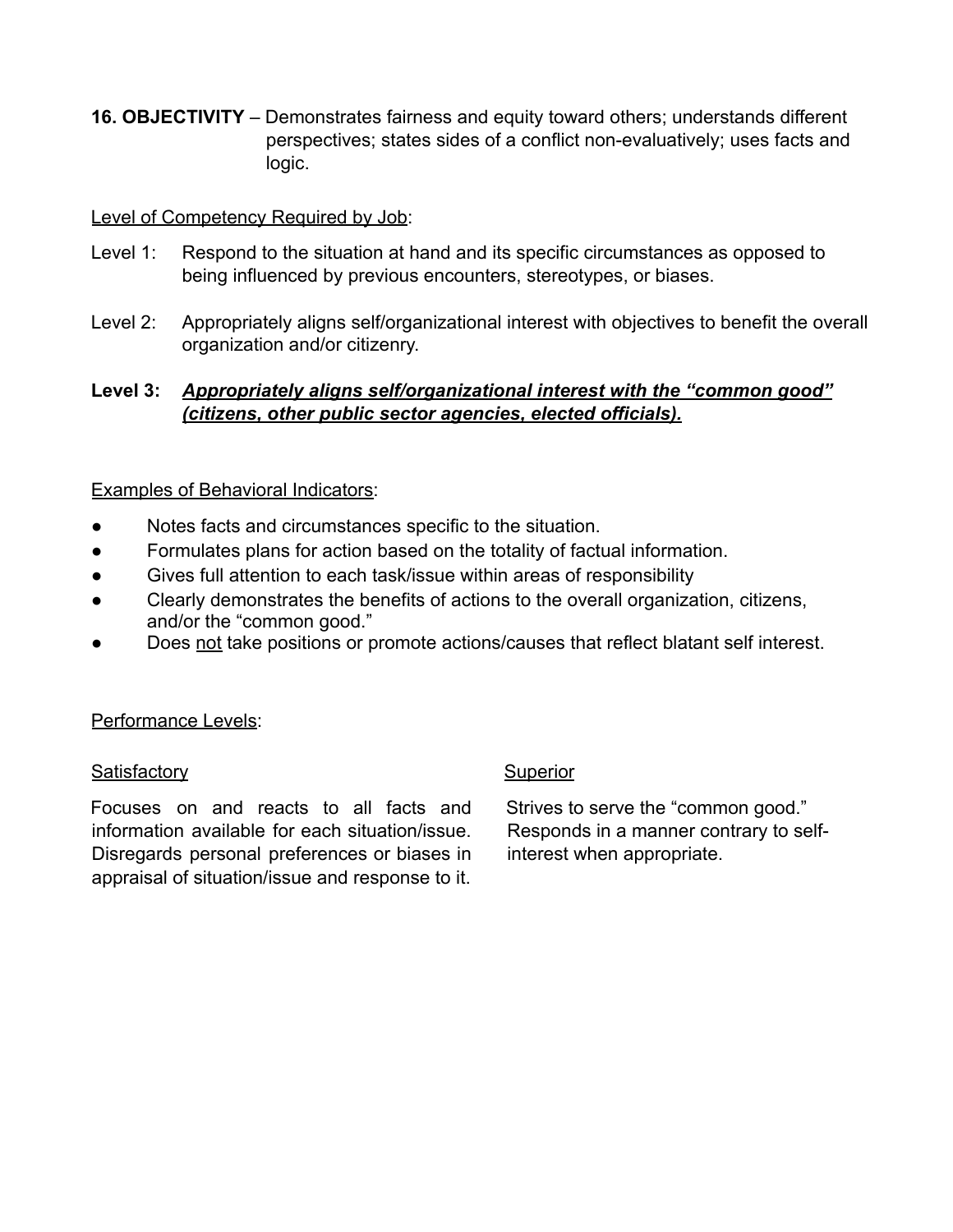**20. JOB KNOWLEDGE** – Knows information required to perform a specific job. Includes both widely available courses of study (for example, chemistry, human resources management, graphic arts) and City-specific information (parking regulation and ticketing practices; purchasing procedures; provisions of the City Charter).

## Level of Competency Required by Job:

- Level 1: Knowledge acquired after hire in a brief orientation, short training program, or through on-the-job training.
- Level 2: Knowledge acquired through an apprenticeship or extensive training program, or long duration of job performance.

# **Level 3:** *Knowledge acquired through a prolonged external course of study and/or extensive training and experience within the City.*

## Examples of Behavioral Indicators:

- Performs work correctly/avoids technical (job content related) errors.
- Answers technical questions about work accurately.
- Asks few technical questions about the performance of routine work activities.
- Offers advice ("coaching") to new employees regarding their work.
- Develops training programs for other employees.

### Performance Levels:

### Satisfactory **Superior** Superior

Sufficient job knowledge to perform work correctly independently. Answers technical questions about work correctly.

Expertise in technical job information sufficient to serve as a resource to others. May develop training manuals/programs and/or give internal and/or external presentations related to work.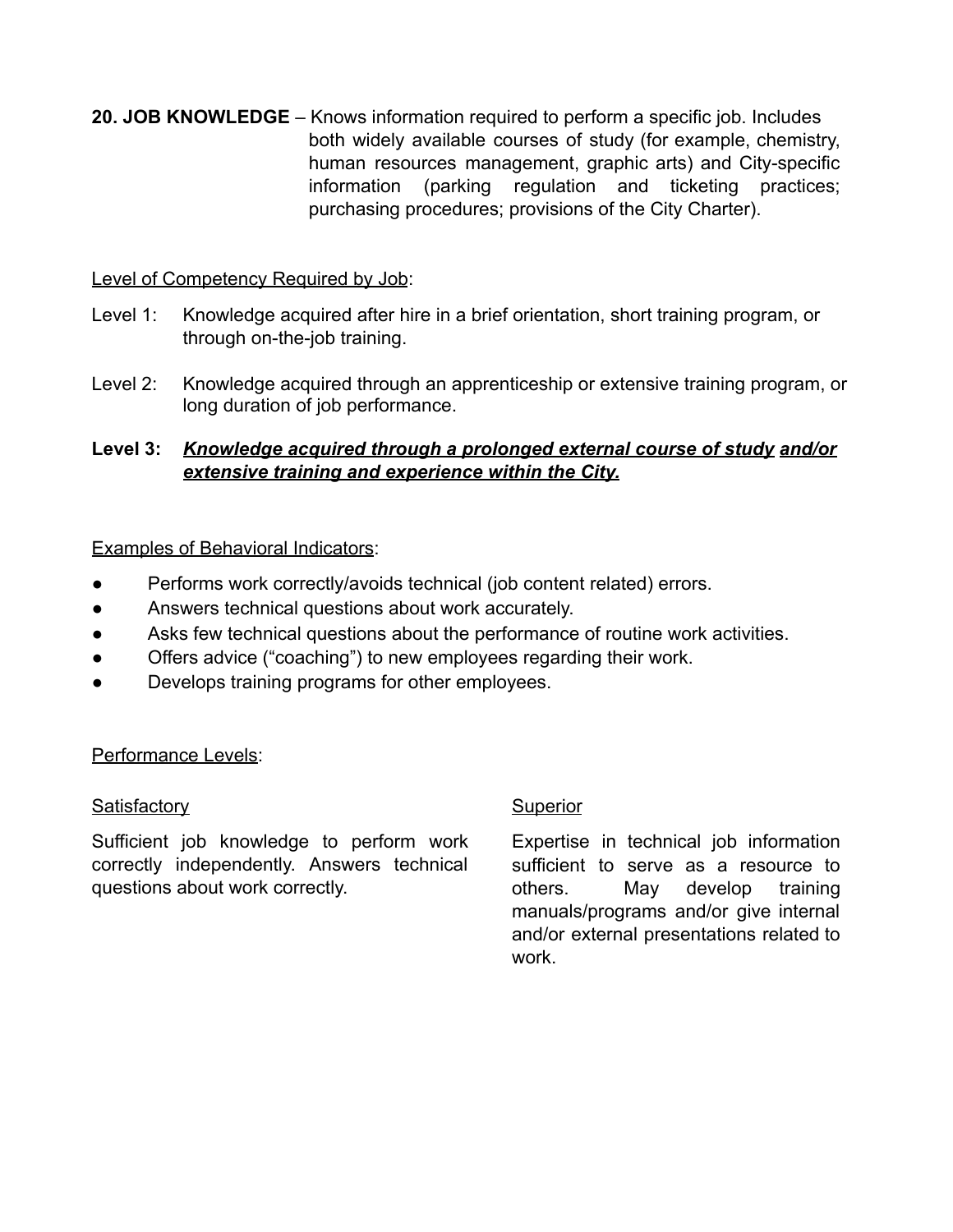# **Plumber Supervisor (3446)**

## **Job Knowledge Areas**

- 1. Knowledge of water flow rate calculations according to pipe sizes, elevation, and pressure sufficient to diagnose plumbing system problems and determine most effective installation methods.
- 2. Knowledge of the layout of a plumbing system such as sizing, selection, and use of proper fittings and materials, location, proper support hangers, proper identification and labeling, and insulation, for gasoline, steam, high and low air pressure, process piping (industrial), and fire sprinkler systems sufficient to plan, assign, and review the work performed by subordinate workers.
- 3. Knowledge of methods for repairing and maintaining pipe systems such as identifying source of problem, installing repair clamps, replacing damaged or corroded sections, checking hydraulic systems, testing valve operations and flow rates, and replacing or rebuilding appurtenant equipment such as regulators, gate valves, and check valves sufficient to comply with codes, and review work of and provide informal training to workers.
- 4. Knowledge of methods for joining pipe or tubing such as screwing, soldering, use of flanges and mechanical couplings, and caulking sufficient to determine the most effective method for the material being used.
- 5. Knowledge of methods and materials used in supporting, hanging, or backfilling pipe installations such as strapping pipe to the wall with metal bands or anchors, hanging pipe from ceilings with anchors and hangers, providing vertical and horizontal support, use of sway bracing, and covering pipe in excavations with sand and compacting the material sufficient to inspect such installations and determine if there is sufficient support to prevent moving or sagging.
- 6. Knowledge of the methods for protecting pipe installations from electrolysis such as proper placement of anodes, bakelite gaskets, or dielectric unions and coupling sufficient to inspect for adequate cathodic protection.
- 7. Knowledge of installation, repair, and maintenance methods such as proper ventilation, placement, sizing, and materials, proper connections and support, troubleshooting, replacing components, and cleaning for heating apparatus such as water heaters and boilers sufficient to inspect work, provide assistance, and ensure conformance to codes.
- 8. Knowledge of control devices such as thermostats, thermal couples, high-limit and low-limit switches, flow valves, and circulating pumps sufficient to determine if devices are operating properly and diagnose system problems.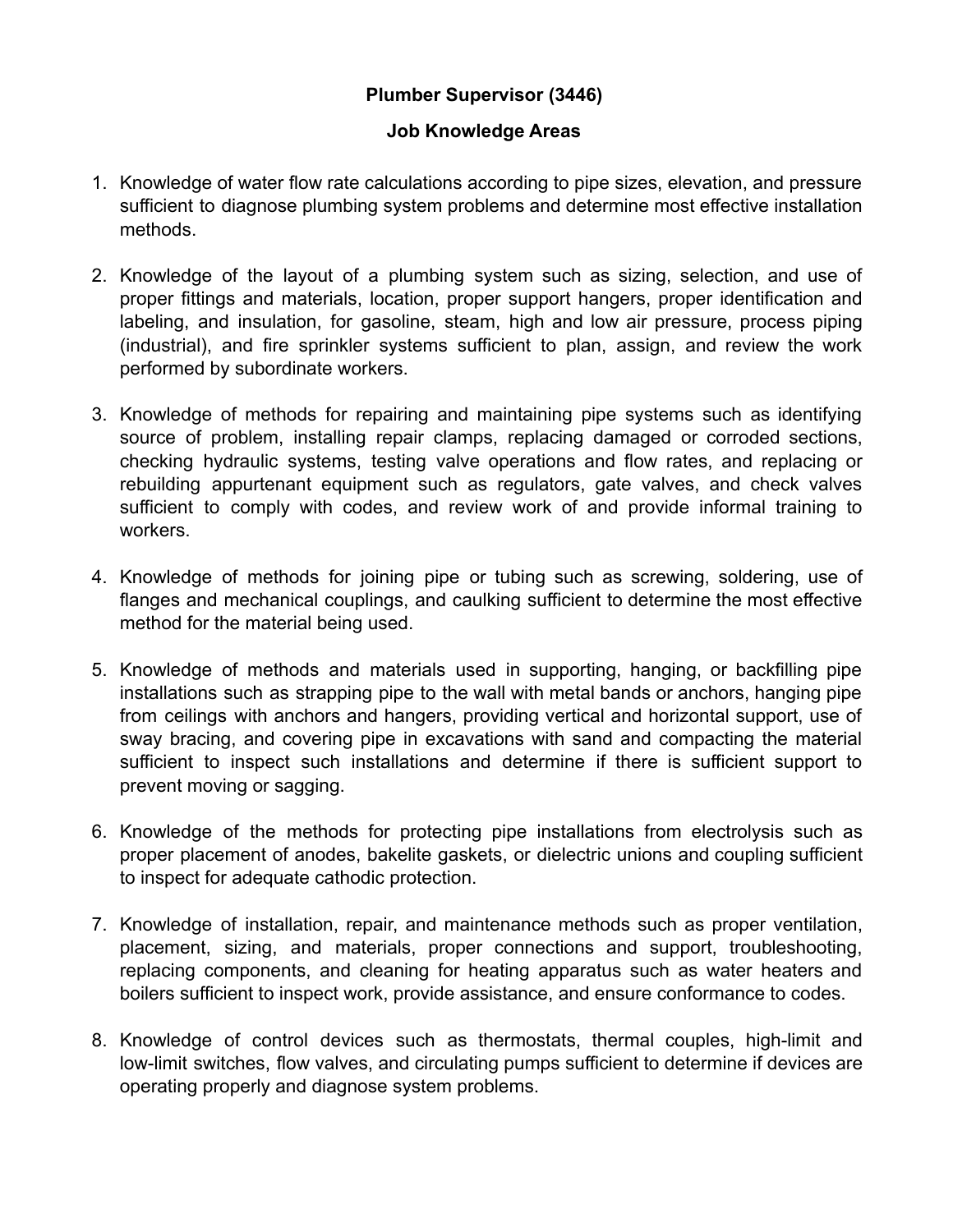- 9. Knowledge of testing procedures such as pressure tests, flow tests, and valve operations for gas, oil, air, water, and fuel systems sufficient to determine if systems are operating properly and ensure accurate installation.
- 10.Knowledge of laws, ordinances, codes, and regulations including: Los Angeles City Plumbing Code, Uniform Plumbing Code, Los Angeles City Building Code, Los Angeles Municipal Code, Los Angeles Fire Department Code, Department of Water and Power Meter Protection Ordinance, and Los Angeles County Health Department Code.
- 11. Knowledge of plumbing instruments such as gauges, dials, and flow charts sufficient to accurately determine if adjustments are needed and to diagnose systems operating problems.
- 12.Knowledge of information, including technical information, necessary to read plans, drawings, blueprints, sketches, flow charts, and schematics sufficient to plan jobs, order materials and equipment, perform inspection, and provide supplemental instructions or explanations to employees.
- 13.Knowledge of technical material such as parts catalogs, specifications, manufacturer's manuals, operating manuals, codes, ordinances, policies, and regulations sufficient to understand, apply, interpret, or explain to others.
- 14.Knowledge of technical problems relating to plumbing installations, systems operations, equipment, and materials sufficient to define the problem and make recommendations for solutions.
- 15.Knowledge of procurement procedures such as contacting vendors with City Contracts, use of material requisitions for stick items, writing specifications and obtaining suppliers for special equipment or materials sufficient to obtain necessary materials, equipment, and supplies.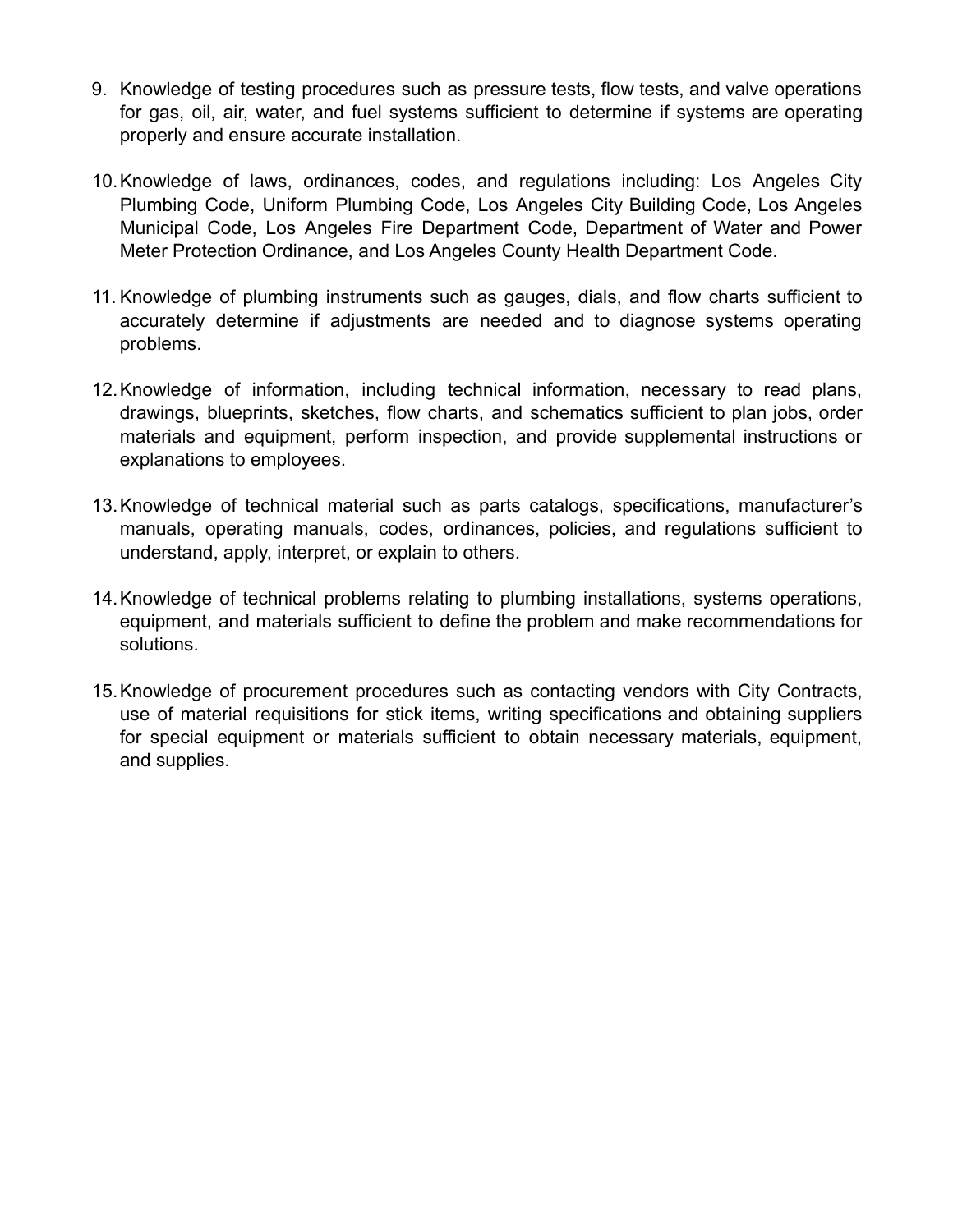**28. SUPERVISION -** Ability to assume direct responsibility for all aspects of the performance of a work group, which requires knowledge and/or ability in the areas of:

- Planning and goal setting
- Creating a safe and positive work environment
- Establishing standards and training employees
- Motivating employees and team building
- Performance Management (assigning, monitoring, facilitating, reviewing and evaluating work, and providing feedback)
- Supporting and developing employees through delegation and participation
- Taking disciplinary action including progressive discipline
- Provisions of employees' MOU's and handling grievances
- Legal requirements including EEO, ADA, FLSA, FMLA, and Workers' Compensation provisions
- Civil Service Commission Rules and Policies related to the management of employees
- Administrative Code provisions related to the management of employees
- Budget processes sufficient to request and justify expenditures in a correct and timely manner

#### Level of Competency Required by Job:

Level 1: Supervises small workgroup of employees performing the same or highly related work.

## **Level 2:** *Supervises a larger workgroup of employees performing various types of work.*

Level 3: Supervises employees including provision of coaching and advice to subordinate supervisors.

### Examples of Behavioral Indicators:

- Plans, assigns, and monitors work progress.
- Trains employees to do work.
- Evaluates work and gives positive and negative feedback.
- Displays knowledge of legal requirements including applicable Federal and State laws, Administrative Code provisions, Civil Service Commission Rules and Policies, and MOU provisions.

### Performance Levels:

#### **Satisfactory** Satisfactory Superior

Proficiency in supervision sufficient to supervise a workgroup in terms of task orientation, interpersonal concerns, and personnel administration.

Proficiency in supervision sufficient to serve as a resource to others and/or represent department position in a public forum.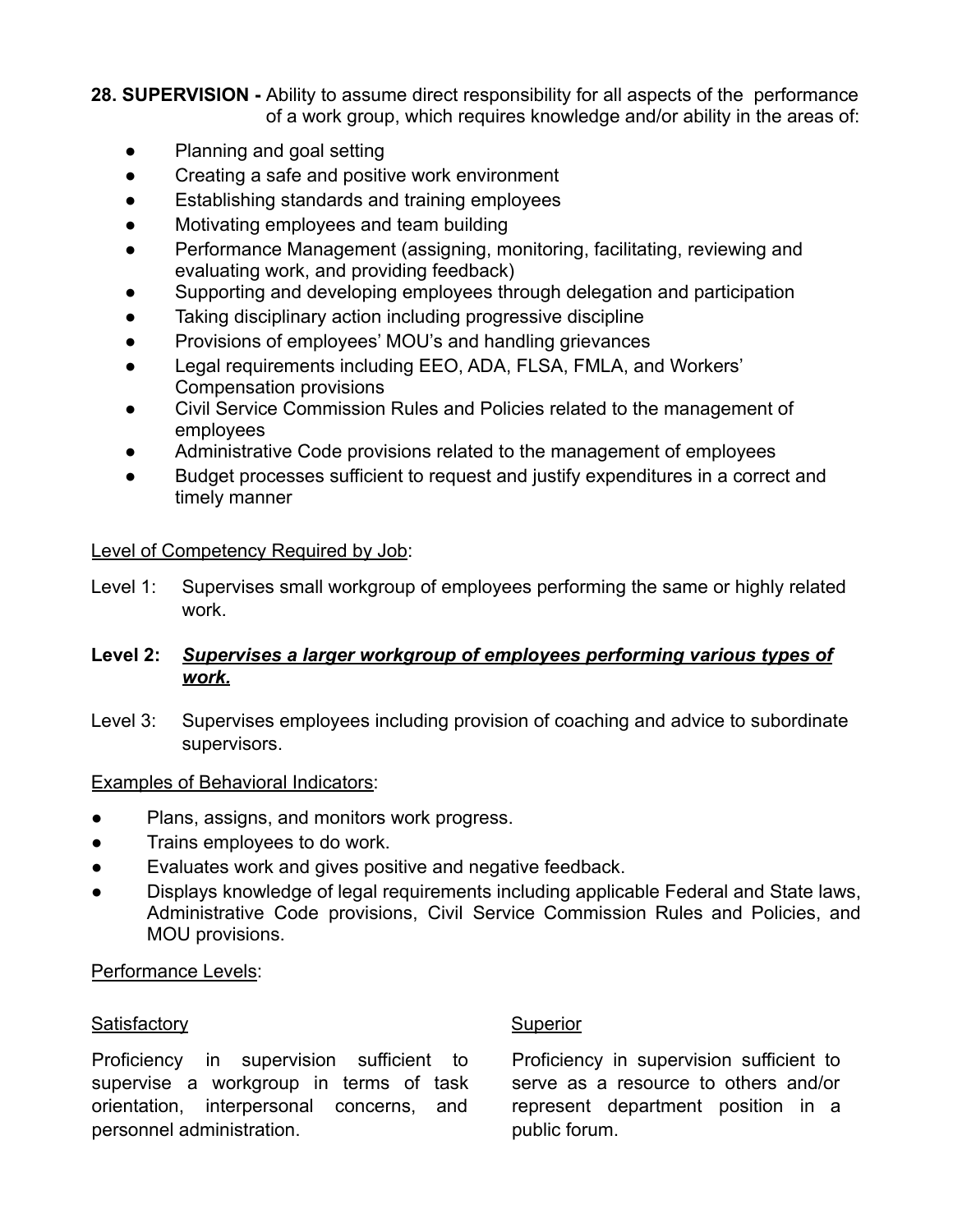**30. FISCAL MANAGEMENT** – Develops and justifies budget proposals in a way that garners support; monitors expenditures for compliance; systematically adjusts expenditures when warranted.

## Level of Competency Required by Job:

Level 1: Identify equipment and services with demonstrable cost-effectiveness for improving operations and prepare detailed budget requests that provide ample justification for purchase. Ensure money is spent for intended purpose.

# **Level 2:** *Identify staffing needs, needs for equipment and services, and other expenditures that are necessary to fulfill the mission of a function or segment of the organization. Provide ample, compelling justification. Ensures that money is spent for intended or highly related purpose.*

Level 3: Consider the mission of the entire organization and current priorities in determining which budget proposals to submit. Provide compelling arguments for the proposals submitted that include reference to proposals omitted. Use money for intended purpose unless priorities or other circumstances change.

## Examples of Behavioral Indicators:

- Identifies expenditures that will be cost-effective in their contribution to accomplishing work.
- Conducts research to determine the best available option for purchase.
- Tailors justification for budget request to the specific need and current circumstances.
- Uses money for its intended purpose.
- Makes adjustments to expenditures in accordance with price increases, changing priorities, and City policy.

### Performance Levels:

# **Satisfactory** Superior

Behaves in courteous, respectful, Entitled Maculitates positive interpersonal relations cooperative manner toward co-workers, toward members of the public. Adept at other City employees, and members of the finding similarities and grounds for Public. **Cooperation/mutual benefit.**